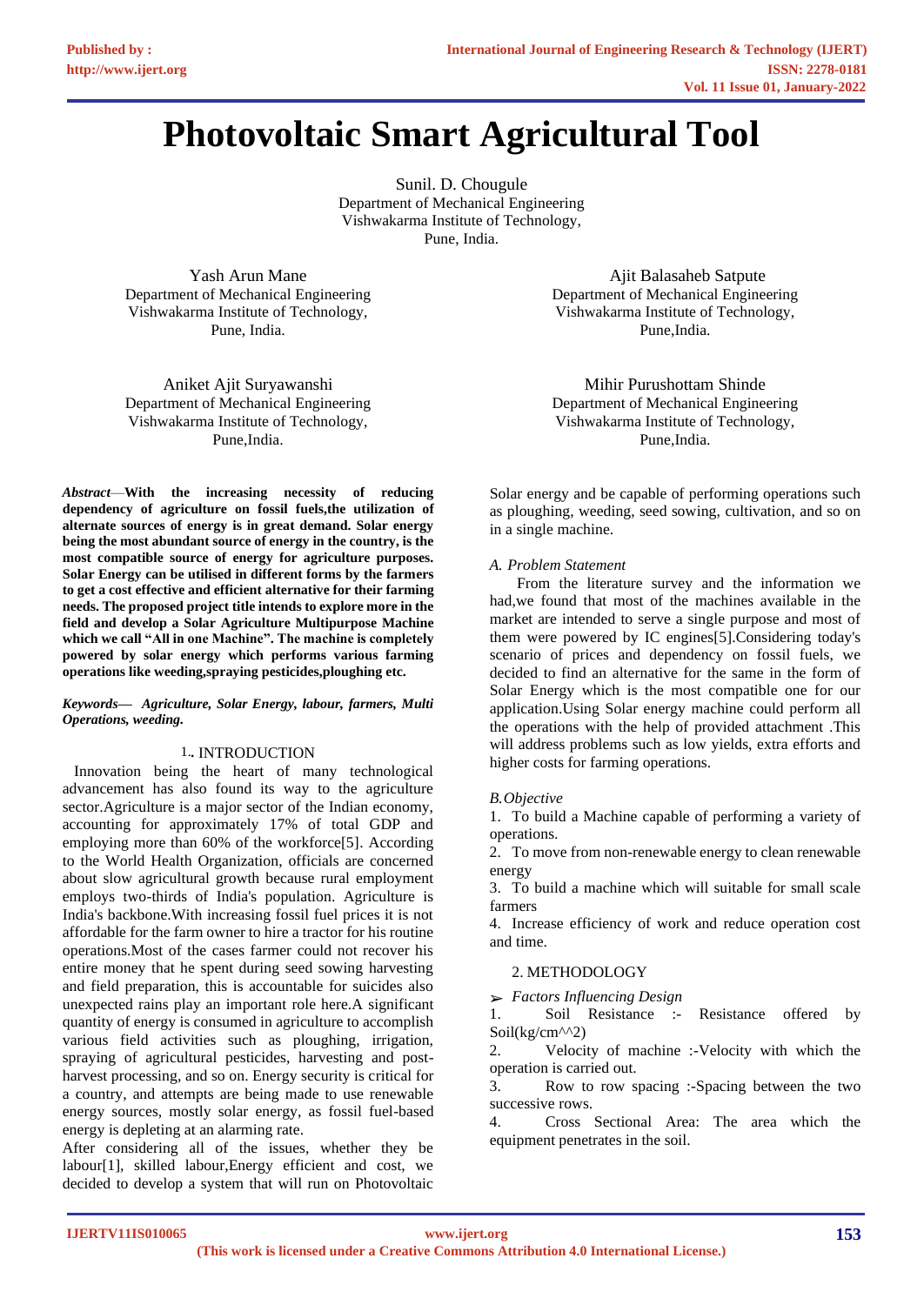## *A. Construction and Machine Layout*



 The construction of a core machine looks like a two wheeled tractor with three main components.:

- ➢ Main Body
- ➢ Transmission Unit
- ➢ Handle

Main Body – On the main body we mounted all the necessary parts which are used, such as the motor, battery ,belt drive etc Transmission Unit:The Transmission Unit consists of a Gearbox,wheels and entire transmission parts. Handle:Handle acts as an armrest for farmers and also helps him in guiding the machine in a straight path.

### *A. Working*

 The entire machine is powered by an electric motor which operates on solar power.For speed reduction belt pulley arrangement is used ,the speed of the motor is further reduced by the single speed reducer gearbox.Gearbox further powers the two wheels attached.Agriculture tools are attached at the backside of the machine .Handle is used for hand rest of the farmer.

## *B. Material Selection*

 For chassis and Machine structure we used general purpose mild steel with properties given below:

Yield Strength: 250 Mpa Ultimate tensile Strength: 400 Mpa Density:4850 kg/m^^3

 For farming tools,Grade A Corten is selected.It is commonly known as weathering steel or atmospheric corrosion resistant steel, and is specified in accordance with EN 10025-5. Corten is a low-cost option for structures that are subjected to extreme weather and high shocks.For farming tools we required the same properties ,so this material was selected for plough and star tool.

## 3. DESIGN PROCEDURE

*A. Power Calculations*  Considering a depth of 16 cm. The soil resistance of 0.8 kg/cm2 . The speed of the Machine was 1 m/s ,Width of 20cm .

Cross section =  $20*15=300$  cm<sup>2</sup>

Force  $= 300 \times 0.8$ Total Force=290kg(50 kg additional weight considered for design safety)

Power =  $290*9.81*1 = 2844$  Watts

### *B. Motor Selection*

Motor with the following specification is selected from the power calculated.

| <b>Motor Specification</b> |                           |  |
|----------------------------|---------------------------|--|
| <b>Brand</b>               | Tsuyo                     |  |
| <b>Voltage</b>             | 48V                       |  |
| <b>Power Source</b>        | Electricity               |  |
| Power                      | 1000W                     |  |
| <b>Speed</b>               | 2850 RPM                  |  |
| <b>Motor Type</b>          | <b>BLDC</b>               |  |
| <b>Type</b>                | <b>Externally Excited</b> |  |
| <b>Torque</b>              | 18 Nm                     |  |

Table .1 Motor Specifications

*C. Transmission Design* 

*1. V belt Pulley Calculations[6] :*

While selecting the belt pulley arrangement, maximum speed reduction ratio was considered in order to bring the speed of the motor to a desired value at the input of the gearbox.

Belt Drive Ratio=10  $D2/D1=N1/N2$ D2=500mm  $D1=50$ mm

a. Axis Distance:

It is evaluated from  $D2 + D1/2 + c \le A \le 2(D2 + D1)$  where:  $c = 50$  mm

Axis Length Should be in Between 350 and 1100 So, 750mm is Selected

b. Calculation of a length of the belt :  $L = \pi \cdot D1 + D2/2 + \pi \cdot \gamma /180 \cdot (D2 - D1) + 2 \cdot A \cdot cos\gamma =$ 2400mm

c. V – belt dimensions:

For the Given Application SPC section belt is selected

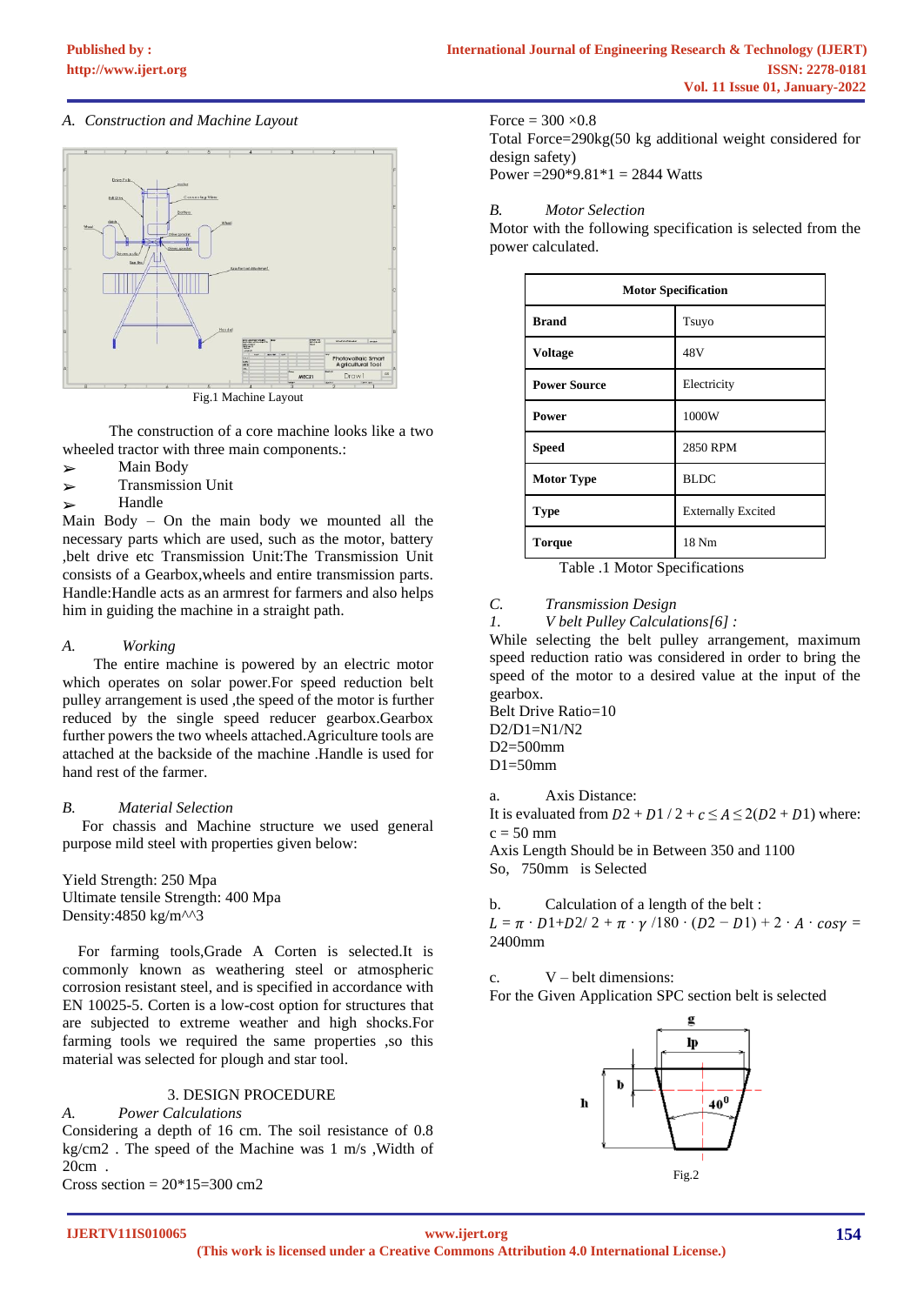| Belt section | $g$ [mm] | lp[mm] | $h$ [mm] | $b \mid mm$ |
|--------------|----------|--------|----------|-------------|
| <b>SPC</b>   | ົ<br>--  | 19     | 14       |             |

Table 2. V-Belt Dimensions

d. Pulley Groove Dimensions



| <b>Belt Section</b> |  |  |
|---------------------|--|--|
|                     |  |  |

Table 3. Pulley Groove Dimensions

*2.Gear Box Design[6]:* Electric motor power  $P = 4.1$  kW Motor rotational speed nm = 2000 rpm Belt drive ratio  $ub = 10/1$ Gear ratio  $ug = 6/1$ Gear input operating conditions: uniform Gear output operating conditions: High shock A running time of the reducer:  $t = 3$  hrs/day From the given input parameters Centre distance of the reducer should be 180mm Tooth number of the pinion  $z_1 = 25$ Tooth number of the wheel is  $z^2 = z^1 \cdot ug = 24 \cdot 6 = 144$ Module(m):  $mn = 2 \cdot a /z1+z2 = 2*180/25+144 = 2.2$ The Nearest module  $=2.5$ For this module the modified centre distance between gear axes is  $amod = mn \cdot (z1+z2)$  2 = 2.5 $\cdot (25+144)/2 = 210$ 

To Obtain Pinion Gear Wheel Gear Pitch Diameter  $D = m$ . z=2.5\*25=62.5mm D2=m.z2=2.5\*144  $=360$ mm Root Diameter  $DR = 62.5 - 2.5 \cdot 2.5$ z2=56.25mm  $DR = D - 2.5 \cdot$ 2.5=353mm Outside Diameter  $D0 = D + 2 \cdot m = m(z +$ 2)=67.5  $D0 = D + 2 \cdot m =$  $m(z + 2)=365$ mm



# 3. *Design of Driver and Driven Shaft:*

Calculating Bending Moment and Output Torque for both Driver and Driven Shaft :

| The Shaft Diameters were calculated. |  |
|--------------------------------------|--|
|--------------------------------------|--|

| Parameters                                | High speed shaft | Low speed shaft |
|-------------------------------------------|------------------|-----------------|
| End shafts diameters                      | $d1 = 40$ mm     | $d1 = 50$ mm    |
| For an oil seal ring<br>mounting diameter | $d2 = 45$ mm     | $d2 = 55$ mm    |
| For bearings mounting<br>diameter         | $d3 = 50$ mm     | $d3 = 60$ mm    |

Table 5. Shaft Dimensions

*4.Bearing Calculations[6]:*

A. Bearing for high Speed Shaft:

From given input parameters a bearing of 63010-2RS1 (from SKF catalogue we have selected)

B. Bearing Dimensions:





C. Bearing for Low Speed Shaft:

From given input parameters a bearing of 61812 (from SKF catalogue we have selected)

D. Bearing Dimensions:



Fig.5

## 4. MODELING

Designing in SolidWorks:Figures below show the different parts of the Machine. Each and every element is designed and modelled using Solidworks software with appropriate dimensions.

[mm]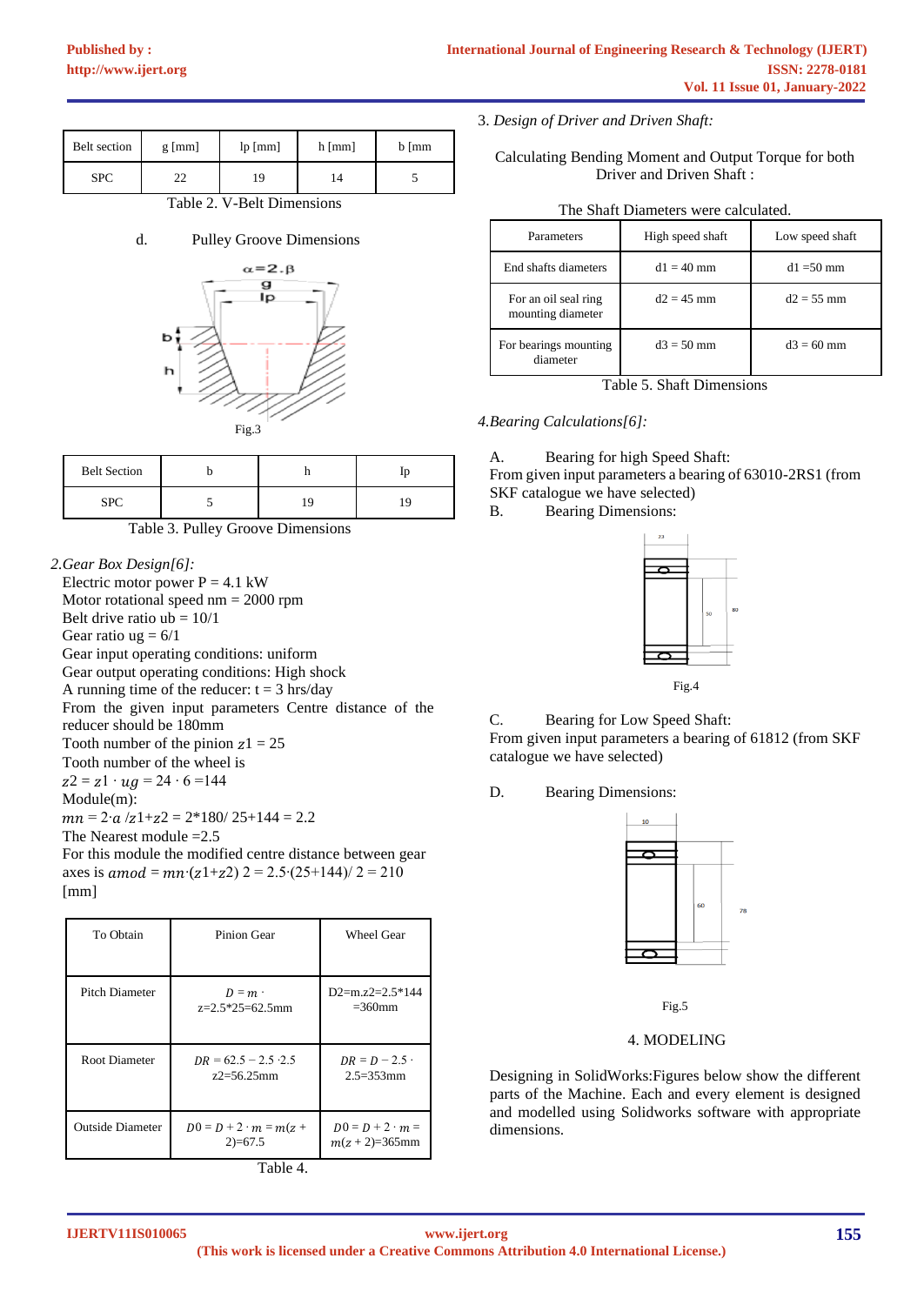# **[Published by :](www.ijert.org)**



Fig.6

Chassis houses the motor,battery arrangement and belt pulley arrangement.The main function of the chassis is to carry motor and battery without any failure.

*B. Transmission Unit:*



Fig.7

Transmission unit consists of a motor ,belt pulley arrangement, gearbox and axle.The motor is connected to belt pulley arrangement which is further attached to the Gearbox.

*C. Handle:*



 Fig.8 Handle is used for arm rest and modelled as shown in the fig.

- *D. Machine Assembly:*
- *a. Assembly with rubber tyres:*



Fig.9 *b. Assembly with Steel Wheels:*



Fig.10 The main Machine consists of the chassis,Transmission unit and the Gearbox assembly.

*E. Plough Tool:*



Fig.11 Plough tool is used for ploughing operation, the solid model is as shown in the figure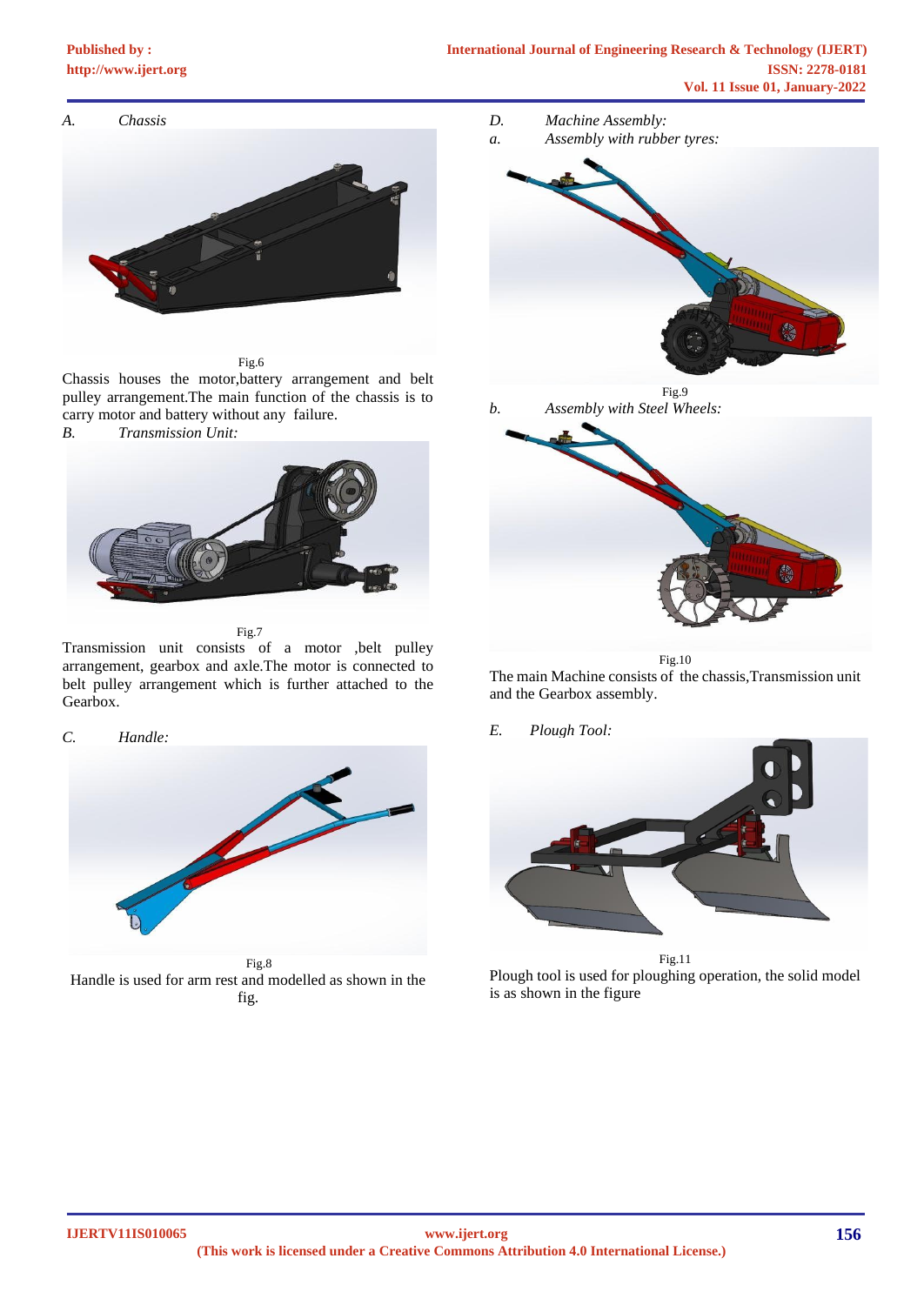# **[Published by :](www.ijert.org)**

F. *Star Tool:*

*II.Assembly with star tool:*



Fig.12 The Star tool is generally used for soil preparation and weeding purpose.Solid model is as shown in the above fig.





Insert pin is used to attach the farming equipment to the main machine. Lock Pin is used to lock in the insert pin and fix it. The solid model is as shown in the above fig.

*H. Final Assembly: I.Assembly with plough tool:*



Assembly consists of a Main Machine and plough tool

attached to it as shown in the above figure.



 Fig.16 Assembly consists of a Main Machine and star tool attached to it as shown in the above figure.

*I.Solar Panel Assembly*



### 5. ELECTRICAL SYSTEM

 A sun mobileular panel, sun electric powered panel, photo-voltaic (PV) module or simply sun panel is an meeting of photo-voltaic cells hooked up in a framework for installation. Solar panels use daylight as a supply of electricity to generate direct modern energy. A series of PV modules is known as a PV panel, and a device of PV panels is known as an array[2]. Arrays of a photovoltaic device deliver sun energy to electric equipment.

 Monocrystalline (or mono) sun panels are crafted from skinny silicon wafers, which might be reduce right into a recognizable cylindrical shape, taken from artificially grown crystals. Efficiency prices for this form of panel are commonly among 15 and 24%. They may have blessings along with an extended lifespan than different varieties of panel and being greater area green as they yield the best quantity of power, which means you may require fewer of them for the equal output.

Polycrystalline (or poly) sun panels also are crafted from silicon wafers from artificially grown crystals, however instead of being taken from a unmarried supply they're made the usage of many interlocking crystals. Visually they're distinguishable from mono panels as they're reduce in square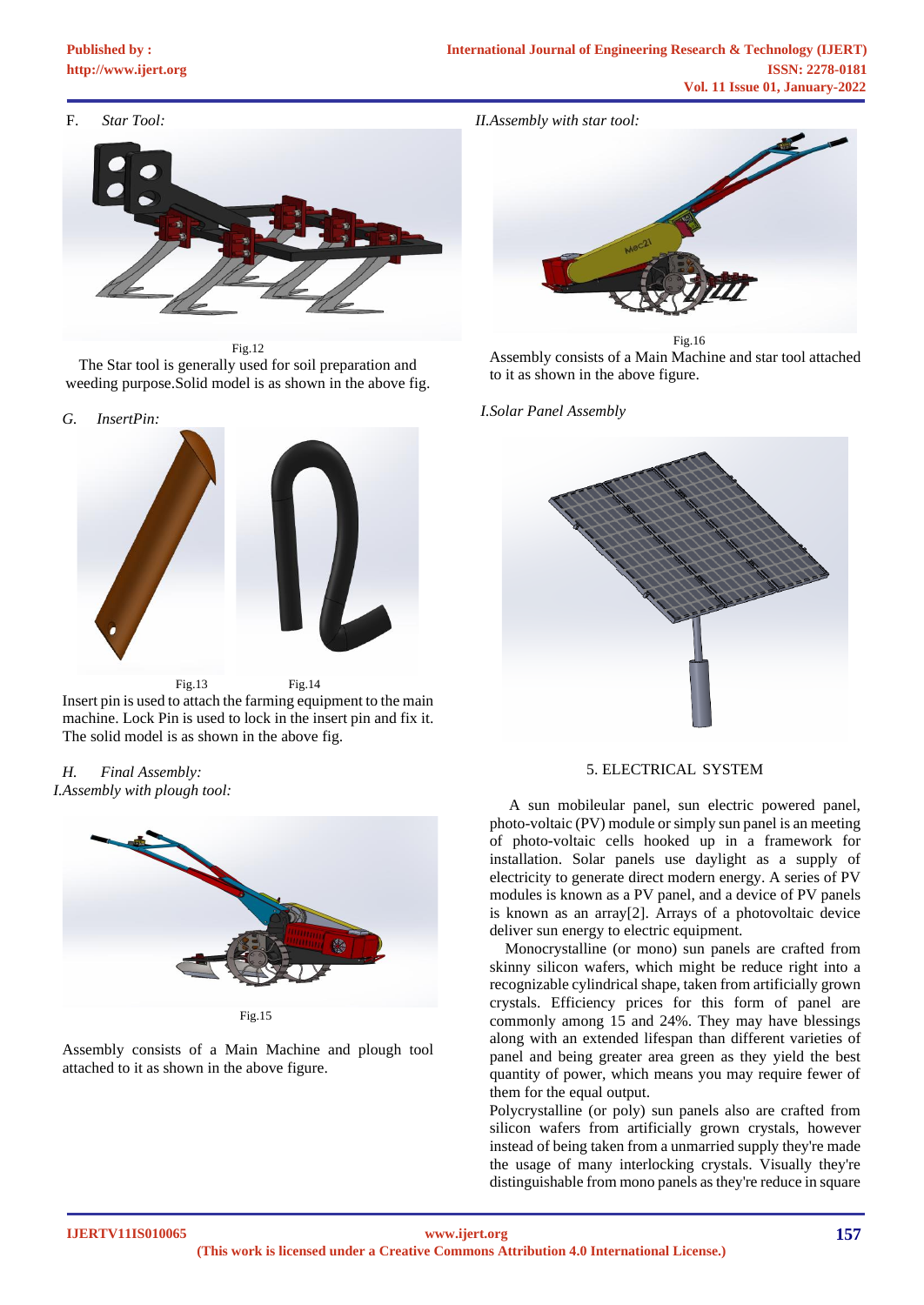shapes. This form of sun panel is less expensive however commonly gives barely decrease efficiency: round thirteen to 18%.

Components of the Solar Power System.

- a. Solar Panel
- b. Solar Regulator
- c. Inverter
- d. Battery
- *A. Circuit and Working* COMPONENTS OF A BASIC SOLAR POWER SYSTEM



The sun panel converts daylight into DC energy to rate the battery. This DC energy is fed to the battery thru a sun regulator which guarantees the battery is charged nicely and now no longer damaged. DC home equipment may be powered immediately from the battery, however AC home equipment requires an inverter to transform the DC energy into 240 Volt AC power. Some DC home equipment may be linked to the regulator to take gain of the Low Voltage Disconnect and defend your battery.

B. *Calculation.* 

### *1. Calculate Loads:*

 In order for you to size the system correctly, you need to note the power rating of each appliance that will be drawing power from the system.

For this example, we will calculate the power requirements for Our Smart Machine:

 $Bulb = 5*15$ 

Electric Motor= 1\*1000

Calculate Loads

Total Load =  $(Quantity)*(Watt)*(No. Of hours per day)$  $= 5*15*2 + 1*1000*3$ = 3150 Wh/day

## 2. *Solar Input* :

In India, Avg Sun peak hour is 5.2 hour per day[1] Required solar panel input =  $(3150Wh / 5.2 h) * 1.4 = 848.88$ 

Note: The 1.4 used in this formula is a factor we have found that can be used to simplify the calculations for basic systems.

## *3. Select Solar Panels:*

 Select solar panels to provide a minimum of 390W. Always best to go bigger if possible:

Number of solar panels = 3

3 \* 390W solar panels chosen which, when connected in parallel, will provide 1170W.

| <b>Type of Product</b>          | Solar Panel    |
|---------------------------------|----------------|
| <b>Dimension</b>                | 1956×992×36 mm |
| Max input current per $MPPI(A)$ | 9.63 A         |
| <b>Maximum output power</b>     | 390 Watt       |
| <b>Start-up Voltage (V)</b>     | 48 V           |
| <b>Mppt Voltage Range</b>       | 38.4 V         |
| <b>Short Circuit Current</b>    | 3.01           |

Table No.6 Solar Panel Specification

### *4. Select Solar Regulators:*

 The rated quick circuit modern of the 390W sun panels is 3.01 Amps each, giving a complete of nine Amps.

Select a sun regulator this is extra than able to coping with the whole quick circuit modern: nine x  $1.25 = 10.22$  Amps. Steca 20Amp regulator chosen.

Note that, as defined withinside the notes above, you ought to permit 25% greater potential withinside the regulator score as sun panels can exceed their rated output in in particular cool sunny conditions. A 20A regulator will permit for a further panel withinside the future.

### *5. Select Inverter:*

Select an inverter that is more than capable of supplying the maximum anticipated combined AC load required. Our appliances are DC operated so we have not selected any inverter.

Note: A pure sine wave inverter is the preferred choice, but if the budget is tight, a modified sine wave unit could be used.

### *6. Select Battery:*

 Select a battery, or a matched aggregate of batteries, this is able to present the full energy utilization with out being discharged greater than 70%.

 In maximum instances it's far encouraged that the batteries are sized such that they've round three to four days back-up potential. This lets in for days with low daylight and decreases the each day intensity of discharge ensuing in longer battery life.

With 1 days garage potential and voltage of forty eight V, the battery sizing could be as follows:

Ah Required =  $(3150Wh * 1/48V) / 0.7 * 1.1 = 70.5Ah$ . Note: The 1.1 is used on this system as batteries are commonly handiest approximately 90%ficient.

| <b>Model Name Number</b> | 48V 100Ah  |
|--------------------------|------------|
| <b>Battery Capacity</b>  | 100Ah      |
| <b>Voltage</b>           | 48V        |
| <b>Brand</b>             | <b>GES</b> |
| Weight                   | $27$ kgs   |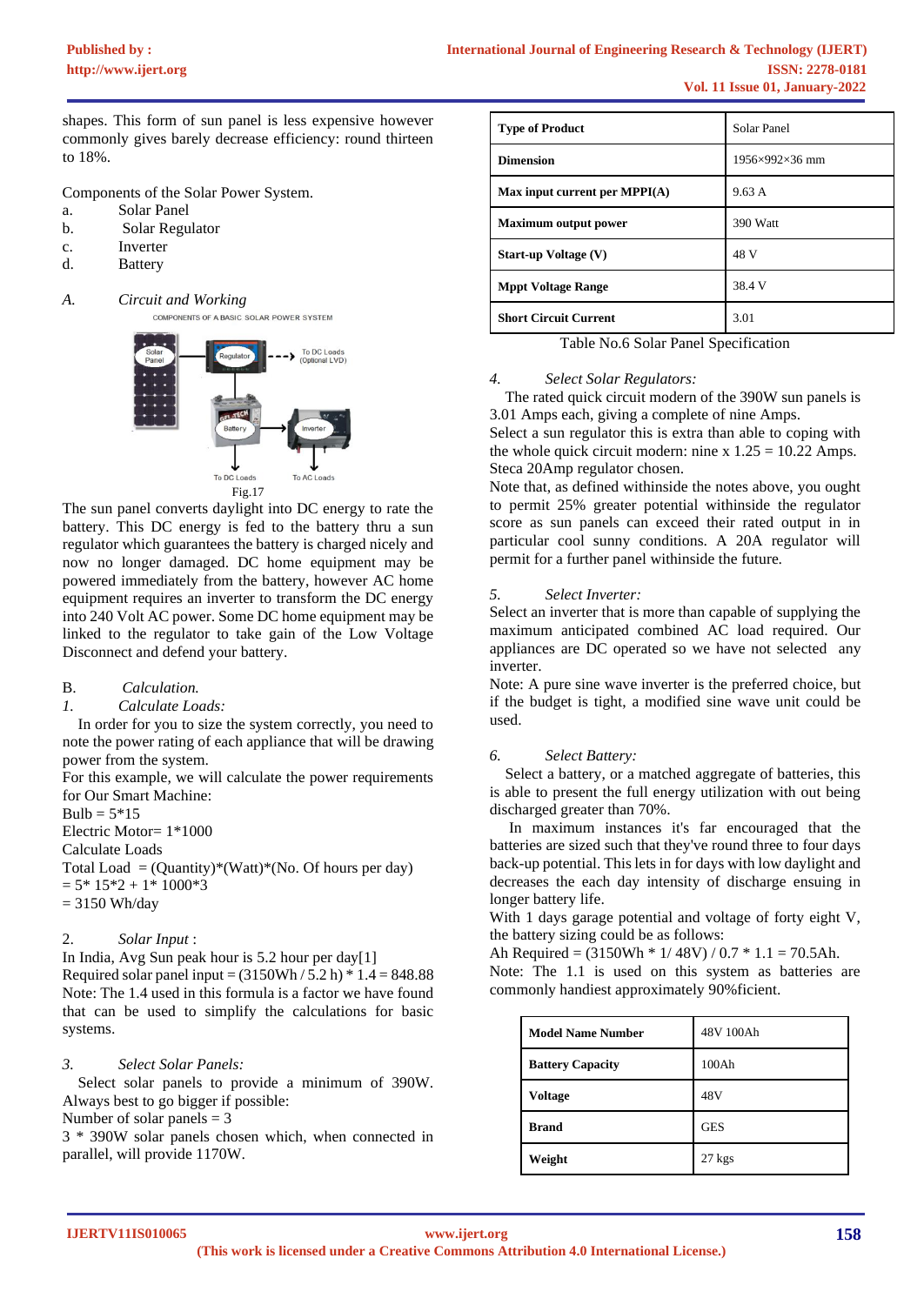| <b>Batter Type</b>            | Lithium-ion      |
|-------------------------------|------------------|
| <b>Usage/Application</b>      | Electric Vehicle |
| Capacity                      | $100$ Ah         |
| <b>Size</b>                   | Prismatic        |
| <b>Minimum Order Quantity</b> |                  |

Table.7 Battery Specifications

## 6. ANALYSIS

 Static Structural Analysis turned into achieved for the vital elements which make contributions to the essential power and may be taken into consideration as structural elements of the system. This makes use of Finite Element Analysis with the aid of using growing right meshing. We have evaluated the whole deformation and pressure attention withinside the given elements.



1. The maximum deformation of the Chassis is at the front part, which is 3.851e-5m, This deformation is due to the front load acting on the chassis. The deformation is negligible and doesn't affect the structure.

2. The maximum Equivalent Stress is 1.0977e7 Pa which is at the rear joint part of the chassis.The values are within the permissible limit.

3. The maximum equivalent Elastic strain is 5.9396 m/m. The values are in the permissible limit.



Fig. 23

1) The maximum deformation of the plough tool is at the side curve plate, which is 0.0023411mm, This deformation is due to the resistance force act due to soil. The deformation is negligible and doesn't affect the structure.

2) The maximum equivalent elastic strain is 0.0019073 mm/mm. The values are in the permissible limit. 3) The maximum Equivalent Stress is 3.6055e8 Pa which is at the bottom and joint part of the tool.The values are within the permissible limit.